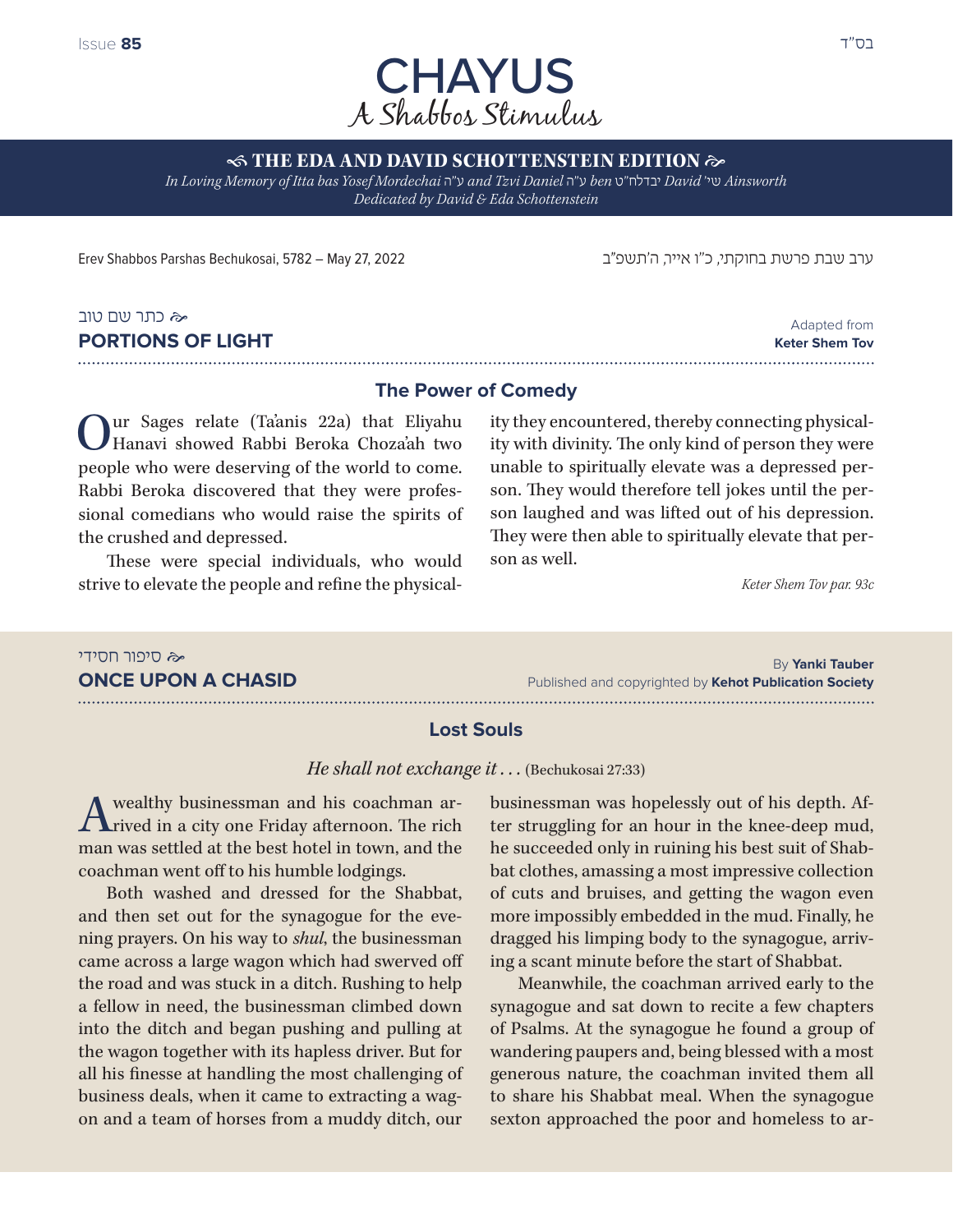range meal placements for them with the town's householders—as is customary in Jewish communities—he received the same reply from them all: "Thank you, but I have already been invited for the Shabbat meal."

Unfortunately, however, the coachman's budget was hardly equal to his generous heart. It would be most difficult to believe that his dozen guests left his table with more than a shadow of a meal in their hungry stomachs.

Thus the coachman, with his twenty years of experience in pulling wagons out of mudholes, took it upon himself to feed a small army, while the wealthy businessman, whose Shabbat meal leftovers could easily have fed every hungry man within a ten-mile radius, floundered about in a ditch . . .

Rabbi Yosef Yitzchak of Lubavitch told this story, and explained its lesson: "Every soul is entrusted with a mission unique to her alone, and is granted the specific aptitudes, talents and resources necessary to excel in her ordained role. One must take care not to become one of those lost souls who wander haplessly through life, trying their hand at every field of endeavor except for what is truly and inherently their own."

### אור תורה **OHR TORAH**

Translated by: **Yechiel Krisch** Adapted from the teachings of the **Mezritcher Maggid** 

#### **The Enthusiastic Prince**

*"If you [enthusiastically] follow My statutes and guard My commandments and perform them, I will give your rains in their time, the Land will yield its produce, and the tree of the field will give forth its fruit*" (Bechukosai 26:3).

Servants never ask for the reasoning behind<br>their king's orders, nor are they permitted to ask—they are expected to blindly follow their master. Out of fear of the king, they obey.

The king's children, on the other hand, are authorized to ask their father for the reasons behind his decisions. Indeed, the king wants his children to ask him questions so that he can explain his strategies, pass along his wisdom, and teach them to one day rule like him. When the children realize that their father is guiding them, not merely ordering them around, their love for their father increases and they become accustomed to following the king's orders even when they do not know the reason.

A servant and a child both heed the king's every command, whether or not they understand his reasoning. But the former acts out of fear, while the latter acts out of love and fiery enthusiasm.

This is the explanation of the verse: *"If you [enthusiastically] follow My statutes and guard My commandments and perform them, I will give your rains*  *in their time, the Land will yield its produce, and the tree of the field will give forth its fruit."*

The Jewish people are G-d's own children, confident that the king is guiding them even when they do not understand His reasoning. They are therefore expected to approach even "statutes"—Mitzvot that transcend reason—with enthusiasm. This enthusiasm, however, could engender a cavalier approach to some Mitzvot, particularly those rational instructions that the king has explained to his children. This is why rational Mitzvot ("commandments") must be "guarded" with fear and awe, lest our great love for our father and enthusiasm for his orders cause us to take too liberal an approach to the details. A healthy dose of fear is necessary to ensure that we perform the Mitzvot, particularly the rational ones, precisely as G-d wishes.

A combination of love and fear is the ideal mode of divine service. And the reward for such behavior is bountiful blessing—rains in their proper time, and a surplus of produce.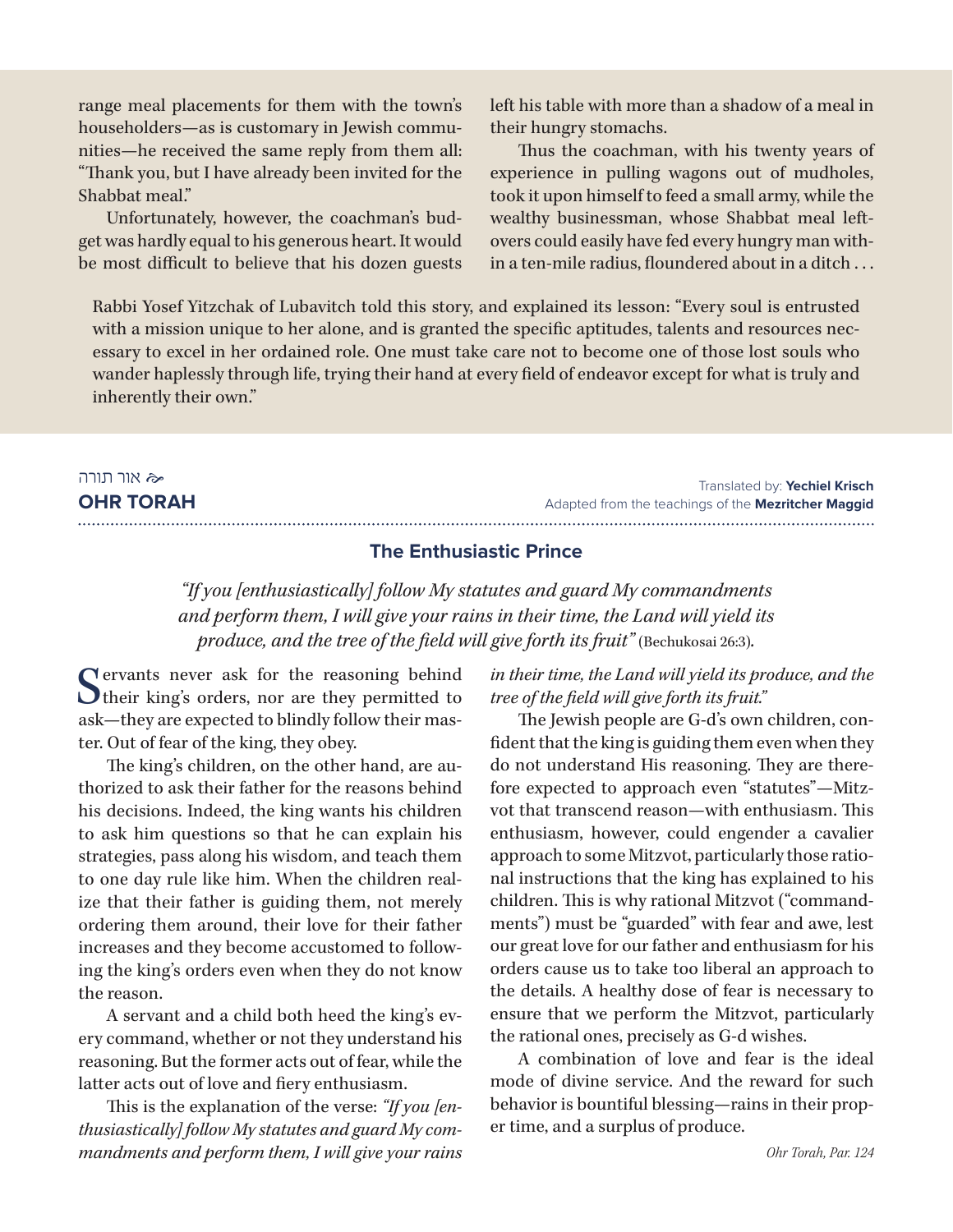#### **When A King Rewards!**

**The Verse:** "I will turn to you, I will make you fruitful, and I will increase you" (*Vayikra* 26:9).

**The Rashi:** *I will turn to you*—I will turn away from all My duties to pay your reward. To what can this be compared? To a king who hired workers, etc., as recorded in *Toras Kohanim*.

*I will make you fruitful*—With fruitfulness and proliferation.

*And I will increase you*—with a dignified posture.

#### **The Questions:**

- 1) What is unclear about the phrase "I will turn to you" that necessitates Rashi's explanation?
- 2) How does the parable of the king aid in our understanding of the verse?
- 3) In *Bereishis*, Rashi explains that the word "fruitful" refers to a person having one offspring, and the word "proliferate" to mean having many children (*Rashi* to *Bereishis* 1:22). How, then, does Rashi interpret the phrase here, "I will make you fruitful" as meaning "with fruitfulness and **proliferation**?"

**The Explanation:** The difficulty with the phrase "I will turn to you" is that this verse should have introduced all the Divine promises in our *parshah*, immediately following the opening verse, "*If you will go in My statutes and observe My commandments and perform them…"* (*Vayikra* 26:3).

To explain why this verse was placed in the middle of the promises and rewards for fulfilling Torah and *mitzvos*, Rashi presents the parable of "a king who hired workers."

A king has no need to hire workers, as he can command the citizens to do as he wishes. A king only "hires" and remunerates generously when citizens perform non-essential tasks that go beyond the call of duty.

In the analogue, the *parshah* opens with G-d promising reward for those who "*will go in My statutes and observe My commandments*," which means, as Rashi explains, "you shall toil in Torah" more than is required, and "toil in Torah in order to safeguard and fulfill…."

Thus, two forms of reward are due to the Jewish people for going "*in My statutes…*": a) The reward for their basic observance of Torah and *mitzvos*; and b) the special reward for toiling in Torah beyond the parameters of the obligation.

First the Torah enumerates the reward for basic observance, *"I will grant your rain in its time"* (*ibid*, 26:4), alongside the nations of the world who also are in line to receive reward for the fulfillment of their basic obligations. Then the Torah introduces the second type of reward for going beyond the letter of the law, *"I will turn to you.*" Being that this reward is uniquely set aside for those who perform tasks for the king that go beyond their obligations, it is given with special attention, "I will turn away from all My duties to pay your reward."

This explains Rashi's interpretation of *"I will make you fruitful"* as "fruitfulness and proliferation." Because this reward is in recognition of the Jewish people's striving beyond the obligatory, the blessing of fertility, too, is beyond the normative blessing. In this case, within the "fruitfulness," which normally means having one child, there is the promise of "proliferation," meaning, the guarantee of having children who will be fertile, ensuring a proliferation of descendants until the end of time.

**The Meaning of Work:** A deeper question can be asked: By saying "I will turn away from **all My duties** to pay your reward," Rashi implies that rewarding the Jewish people is not among "My (G-d's) duties." Why would rewarding the Jewish people not be included in G-d's duties?

A "duty" is something someone does for some external purpose, it is not reflective of a person's true essence. When G-d interacts with Creation, He acts out of "duty," His essence is not manifest, it is only His diffused light that is present in Creation. But when a Jew goes beyond his obligation and toils in Torah with his very essence, it elicits a parallel reaction from G-d, "I will turn away from all My duties to pay your reward." This reward is expressed in physical terms, because when G-d's Essence is manifest the distinctions between matter

# לקוטי שיחות

**A SICHA**